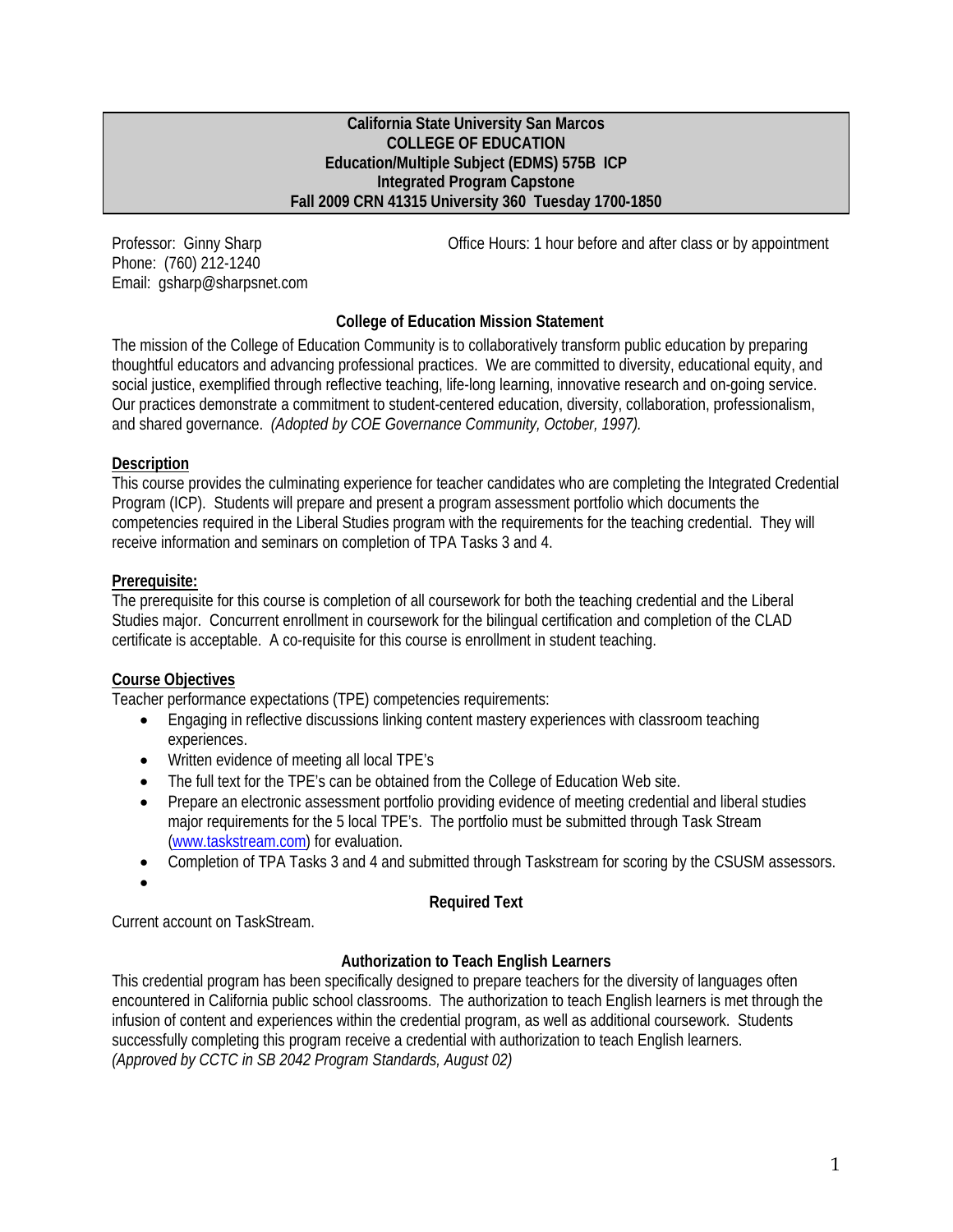### **STUDENT LEARNING OUTCOMES**

This course will take place in a virtual environment with some face to face sessions in which attendance is required. The local TPE's will be completed in the time requirement for assessment. There will be face to face sessions for assistance in completing TPA Tasks 3 and 4.Student Services will conduct the finishing seminar for completion of the credential requirements.

#### **FURLOUGH 09-10**

 of this academic year, representing a 9.23% reduction in both workload and compensation. A furlough is an unpaid Due to the devastating effects of current budget crisis in California, I have been furloughed nine days each semester day off on a faculty member's regularly-scheduled workday. In order to satisfy legal and ethical requirements of the California Labor Code, I am required to submit formal certification that I will not work on my furlough days. I am prohibited from teaching, conducting scholarly research, consulting with students, responding to email or voicemail, providing assignment feedback, or participating in any CSU work-related activities on my furlough days. Furlough dates vary by professor; my Fall Semester furlough dates are [here or in the course syllabus schedule].

The CSU faculty agreed to take furlough days in order to preserve jobs for as many CSU employees as possible, and to serve as many students as possible, in the current budget crisis. The agreement that governs faculty furloughs acknowledges that "cuts of this magnitude will naturally have consequences for the quality of education that we can provide." Within the furlough context, I will make every effort to support your educational experience at CSUSM. Visit CSUSM Budget Central [http://www.csusm.edu/budgetcentral/] to learn about the state budget crisis and how it impacts your educational opportunities. To avoid the continued loss of higher education availability in California, exercise your right to voice an opinion. Contact information for state legislators and the governor are provided at Budget Central.

## **College of Education Attendance Policy**

 all classes and participate actively. At a minimum, students must attend more than 80% of class time, or s/he may *COE Governance Community, December, 1997).* Due to the dynamic and interactive nature of courses in the College of Education, all students are expected to attend not receive a passing grade for the course at the discretion of the instructor. Individual instructors may adopt more stringent attendance requirements. **You will be required to attend 5 class mandatory meetings.** Should the student have extenuating circumstances, s/he should contact the instructor as soon as possible. *(Adopted by the* 

## **Students with Disabilities Requiring Reasonable Accommodations**

Students with disabilities who require reasonable accommodations must be approved for services by providing appropriate and recent documentation to the Office of Disable Student Services (DSS). This office is located in Craven Hall 5205, and can be contacted by phone at (760) 750-4905, or TTY (760) 750-4909. Students authorized by DSS to receive reasonable accommodations should meet with their instructor during office hours or, in order to ensure confidentiality, in a more private setting.

#### **Course Requirements**

### **California Standards for the Teaching Profession (CSTP) Teaching Performance Expectations (TPEs)**

## **Engaging and Supporting Students in Learning**

TPE 6 D: Developmentally Appropriate Teaching Practices for Special Education (CSUS

#### **Developing as a Professional**

- TPE 12: Professional, legal, and ethical obligations
- TPE 14: Educational technology
- TPE 15: Social Justice
- TPE 16: Biliteracy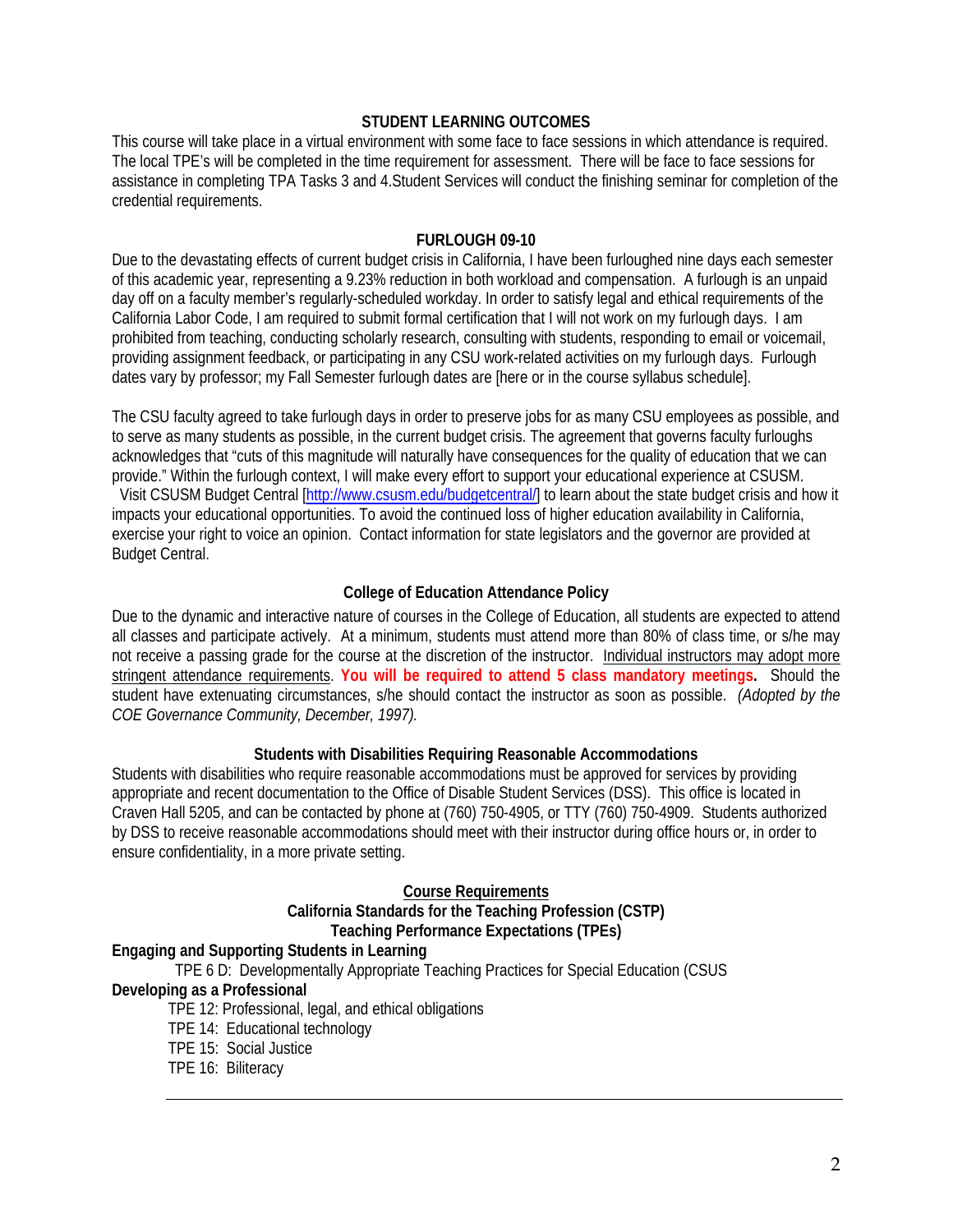# **There is a total of 4 TPE's that must be completed and 5 if you are getting your BCLAD**

## **Task Guidelines for Taskstream**

 chosen provide evidence that shows you have demonstrated meeting each TPE. Each narrative must include a: a) The purpose of the portfolio is to assess how well you meet the TPEs. Although all the artifacts you place in your portfolio have been assessed/graded by your professors, it is not clear if you have a thorough understanding of the TPEs and can make the connection between the assignments completed in class with the teaching you have experienced and the TPEs. Your task to write a cogent reflective essay for each TPE on how the artifacts you have description b) analysis and c) reflection.

**NOTE**: Do not wait until the last minute to make your corrections. Make corrections and send them back as soon as you can to avoid a bottleneck at the end. **REMEMBER** corrections do not count for the two TPEs due each week

**Responses to TPE's:** It is important to recognize that the TPEs are threaded throughout the credential program, as a whole, and are addressed multiple times in each course. Each assigned response will relate to course assignments, discussions, field placements, and/or readings that provide a deeper understanding of the specified TPE. As you write, the goal is to describe your learning as it relates to the TPE, to analyze artifacts (assignments) and explain how they are evidence of your learning, and to reflect on the significance of your learning (the "so what") and where you need to go next related to the TPE. A four paragraph structure will help you develop your response:

- 1st paragraph: Introduction to your response that uses the words of the TPE. DO NOT restate the TPE; instead, introduce your reader to the focus of your response as it relates to the TPE. This is basically an extended thesis statement related to the TPE.
- $\bullet$  2<sup>nd</sup> paragraph: Explain how one attached artifact is evidence of your learning related to the TPE. The key here is "evidence." How does this artifact prove that you have learned something specific related to this TPE? Describe, analyze and reflect on your artifact here.
- 3<sup>rd</sup> paragraph: Explain how another attached artifact is evidence of your learning related to the TPE. Describe, analyze and reflect on your artifact here.
- 4<sup>th</sup> paragraph: Reflect upon and summarize the significance of your learning overall (connected to the TPE) and explain what you still need to learn related to this TPE. This addresses the "so what?" or "the big picture" of your learning. How does knowing this impact you and students?

 **TPE 14** will be handled differently than described above. Give a brief introduction of how TPE 14 is important as an instructional tool. In TPE 14 you will keep paragraph 1 and then respond to each sub category using the structure from paragraph 2, though you may have more than one artifact to talk about for each category. When you finish with the sub categories, you will write a reflective paragraph which has the components of paragraph 4.

Please be succinct in your writing; more is NOT better. State your ideas clearly and keep them grounded in the evidence of your learning as represented by your artifacts. When you submit each TPE response, you will receive feedback from the instructor that asks for revision or says that you are done. You will not get full credit for this assignment if you are asked to revise and you do not. Please continue to check your TaskStream portfolio until the instructor says you are done with each TPE response for the course. More details about using TaskStream will be given in class and can be found on WebCT.

# **Grading Standards**

- Successful completion of the portfolio demonstrating competence in the Teaching Performance **Expectations**
- Participation in discussion directly related to TPA Task 3 and 4.
- • Work in small groups during all sessions to share ideas and prepare for the completion of the Local TPE's and TPA task 3 and 4.
- •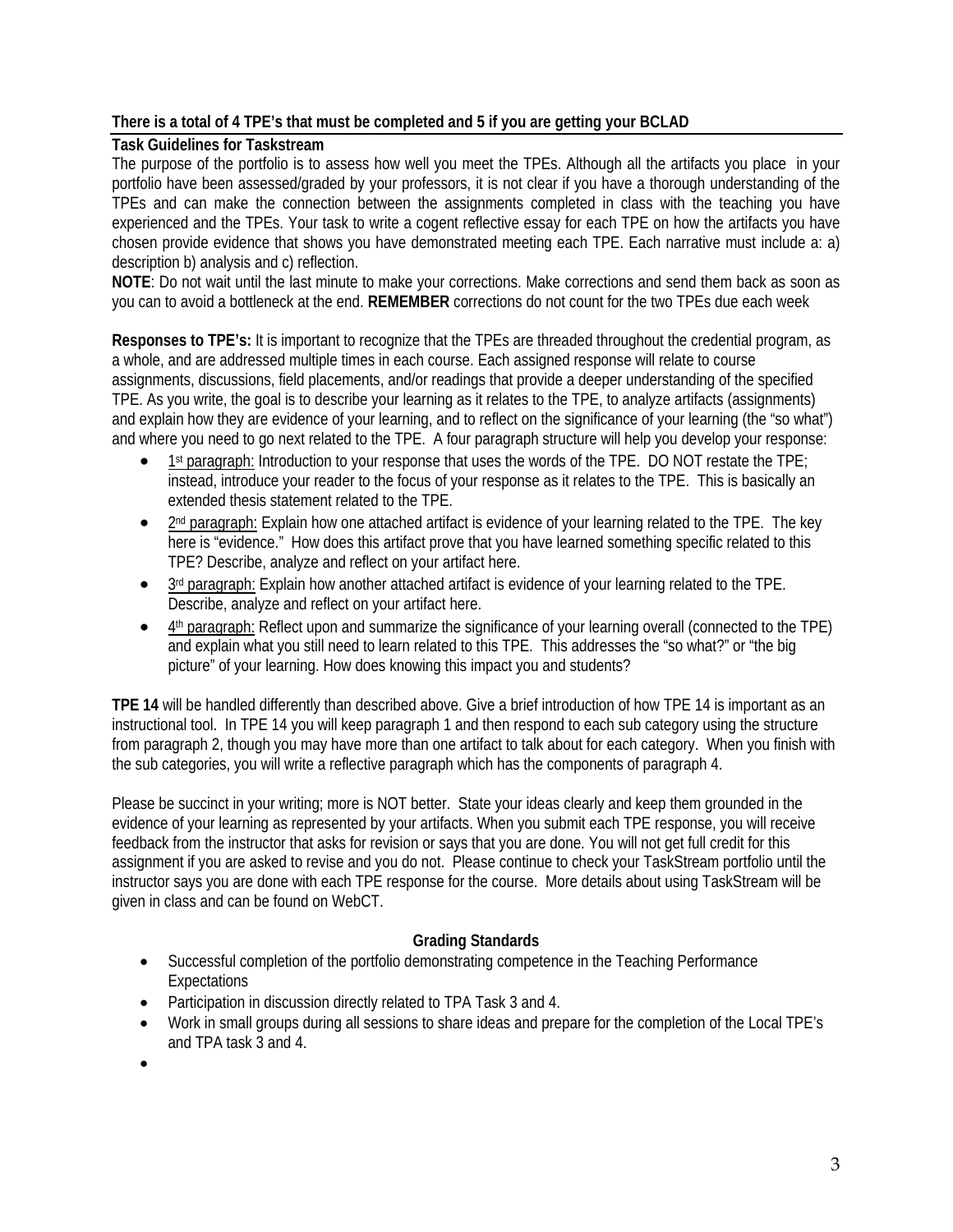## **All-University Writing Requirement:**

 2,500 words. This will be met through written reactions and reflections related to assigned readings/assignments. In keeping with the All-University Writing Requirement, all 3 unit courses must have a writing component of at least

#### **CSUSM Academic Honesty Policy**

"Students will be expected to adhere to standards of academic honesty and integrity, as outlined in the Student Academic Honesty Policy. All written work and oral presentation assignments must be original work. All ideas/materials that are borrowed from other sources must have appropriate references to the original sources. Any quoted material should give credit to the source and be punctuated with quotation marks.

Students are responsible for honest completion of their work including examinations. There will be no tolerance for infractions. If you believe there has been an infraction by someone in the class, please bring it to the instructor's attention. The instructor reserves the right to discipline any student for academic dishonesty in accordance with the general rules and regulations of the university. Disciplinary action may include the lowering of grades and/or the assignment of a failing grade for an exam, assignment, or the class as a whole."

Incidents of Academic Dishonesty will be reported to the Dean of Students. Sanctions at the University level may include suspension or expulsion from the University.

#### **Plagiarism:**

As an educator, it is expected that each student will do his/her own work, and contribute equally to group projects and processes. Plagiarism or cheating is unacceptable under any circumstances. If you are in doubt about whether your work is paraphrased or plagiarized see the Plagiarism Prevention for Students website http://library.csusm.edu/plagiarism/index.html. If there are questions about academic honesty, please consult the University catalog.

#### **Use of Technology:**

Students are expected to demonstrate competency in the use of various forms of technology (i.e. word processing, electronic mail, WebCT6, use of the Internet, and/or multimedia presentations). Specific requirements for course assignments with regard to technology are at the discretion of the instructor. Keep a digital copy of all assignments for use in your teaching portfolio. All assignments will be submitted online, and some will be submitted in hard copy as well. Details will be given in class.

#### **Electronic Communication Protocol:**

Electronic correspondence is a part of your professional interactions. If you need to contact the instructor, e-mail is often the easiest way to do so. It is my intention to respond to all received e-mails in a timely manner. Please be reminded that e-mail and on-line discussions are a very specific form of communication, with their own nuances and etiquette. For instance, electronic messages sent in all upper case (or lower case) letters, major typos, or slang, often communicate more than the sender originally intended. With that said, please be mindful of all e-mail and online discussion messages you send to your colleagues, to faculty members in the College of Education, or to persons within the greater educational community. All electronic messages should be crafted with professionalism and care. Things to consider:

- Would I say in person what this electronic message specifically says?
- How could this message be misconstrued?
- Does this message represent my highest self?
- Am I sending this electronic message to avoid a face-to-face conversation?

In addition, if there is ever a concern with an electronic message sent to you, please talk with the author in person in order to correct any confusion.